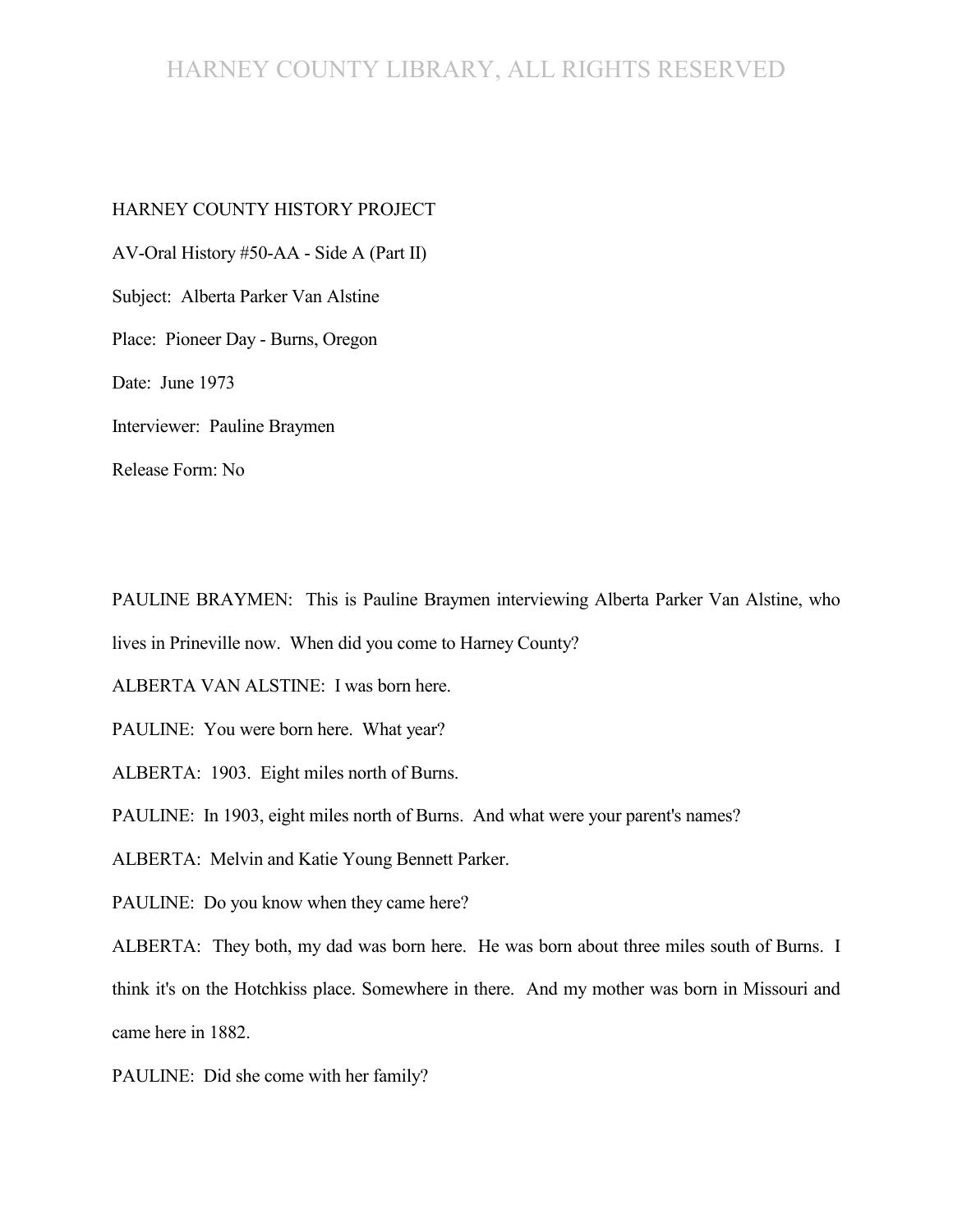## AV-ORAL HISTORY #50-AA - ALBERTA PARKER VAN ALSTINE

ALBERTA: Yes, her mother and father came here and settled some-where on the lake. And the first winter they spent out here at Potter Swamp. Or, not at Potter Swamp, out here at ---

PAULINE: At Harney?

ALBERTA: At Harney.

PAULINE: At Harney. And what were their names?

ALBERTA: Their names were William and Ida Belle Bennett.

PAULINE: And so, your home was up north of Burns then. Did you live up there all the time while you grew up?

ALBERTA: Yeah, Silvies River.

PAULINE: Silvies River. Where did you go to school?

ALBERTA: Went to school at, I think they call it the Cowing School now, or do they, or what? Five Mile Dam.

PAULINE: Five Mile Dam. Was your father a rancher? Did he have cattle or ---

ALBERTA: He had cattle and raised a little crop. At one time he had a little lumber mill.

PAULINE: Did you have brothers and sisters?

ALBERTA: Yes, I have one sister Mrs. Harry Loggin, and Mildred. And brothers James Parker,

and Gene Parker, living. And Gordon Parker, and Emery Parker who are dead.

PAULINE: I'm beginning to figure out who you are now. My dad is Henry Ausmus.

ALBERTA: Yes, I think probably I was working at the hospital when you were born, I'm not sure, but I wouldn't be surprised.

PAULINE: You worked at the hospital?

ALBERTA: I worked at the hospital when Dr. Ground was there.

PAULINE: Dr. Brown?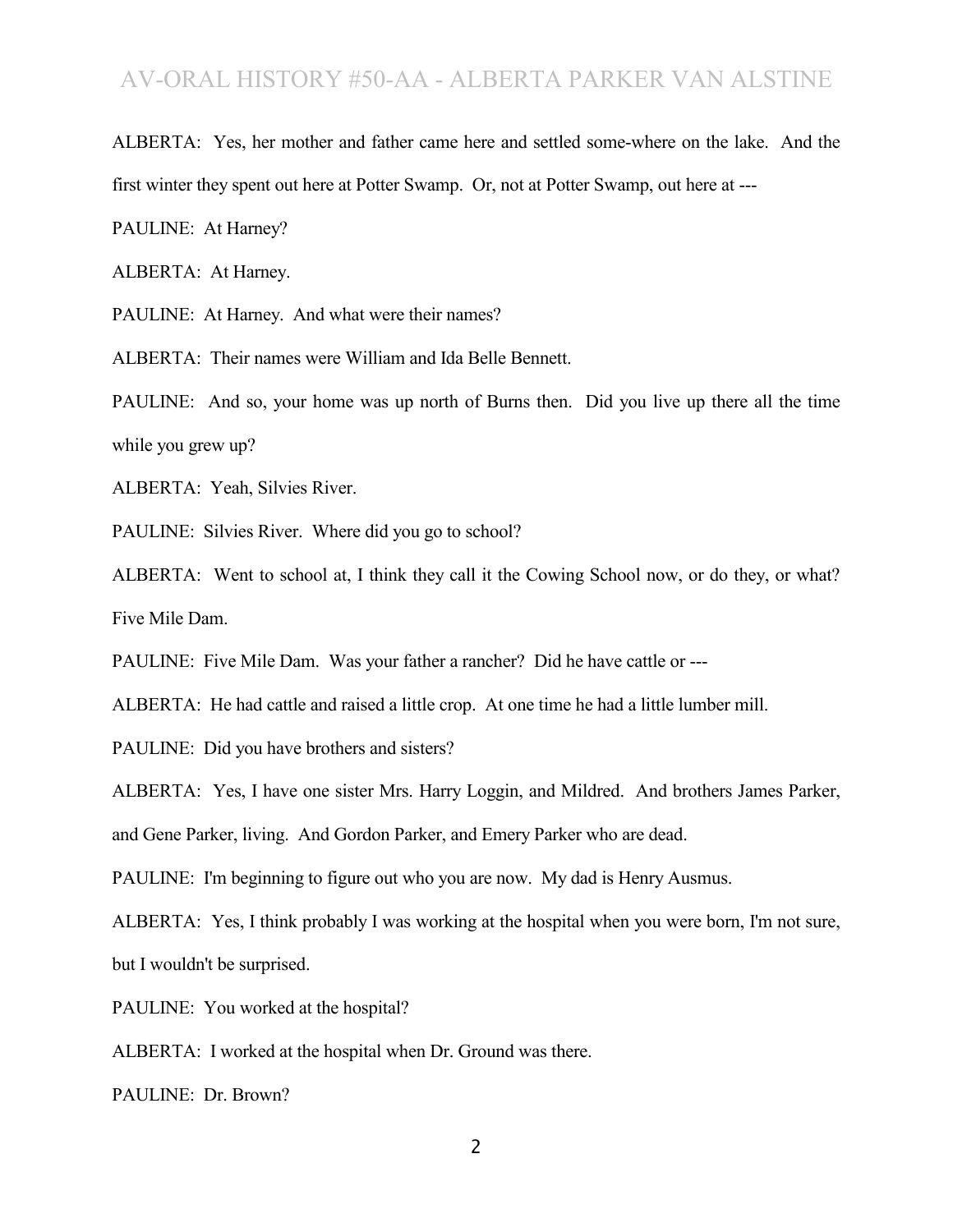## AV-ORAL HISTORY #50-AA - ALBERTA PARKER VAN ALSTINE

ALBERTA: Dr. Ground.

PAULINE: How do you spell that?

ALBERTA: G R O U N D, just plain old ---

PAULINE: Just Ground, like ground. Yeah, I went to school with Jamie, we were in the same class. He was one of my very special friends.

ALBERTA: He was a very special person now too.

... (Unrelated discussion)

PAULINE: Where was the hospital when you worked there?

ALBERTA: It was up in the old stone building up there. Haven't they made that into apartments? PAULINE: They are working at it, the Valley View. Can you remember anything special about your life in Harney County?

ALBERTA: Well, I think I just lived a normal life; I enjoyed riding horses, you know, and that type of thing. I was an active girl. I married young, and then we were gone part of the time. You know you always have a special place, which is home. And then I had so much family here, and we are related to so many people in the Harney Valley. But the family is diminishing, people get older. PAULINE: It's good to get back and see everybody.

ALBERTA: But I did realize that maybe I won't know too many people, you know. You read in the paper where others are gone, that you know. But I have found that there's still a lot of people that --- I think this reunion is a good thing, because even if you can't make it every year, why ---

... (Discussion of Pioneer Day)

PAULINE: Did you ever hear your family talk about why they came to Harney County?

ALBERTA: Well, my grandfather, if I had listened to him a little better when I was a girl, you know, crossed the plains, I think, three different times. He gave the map ... they were looking for,